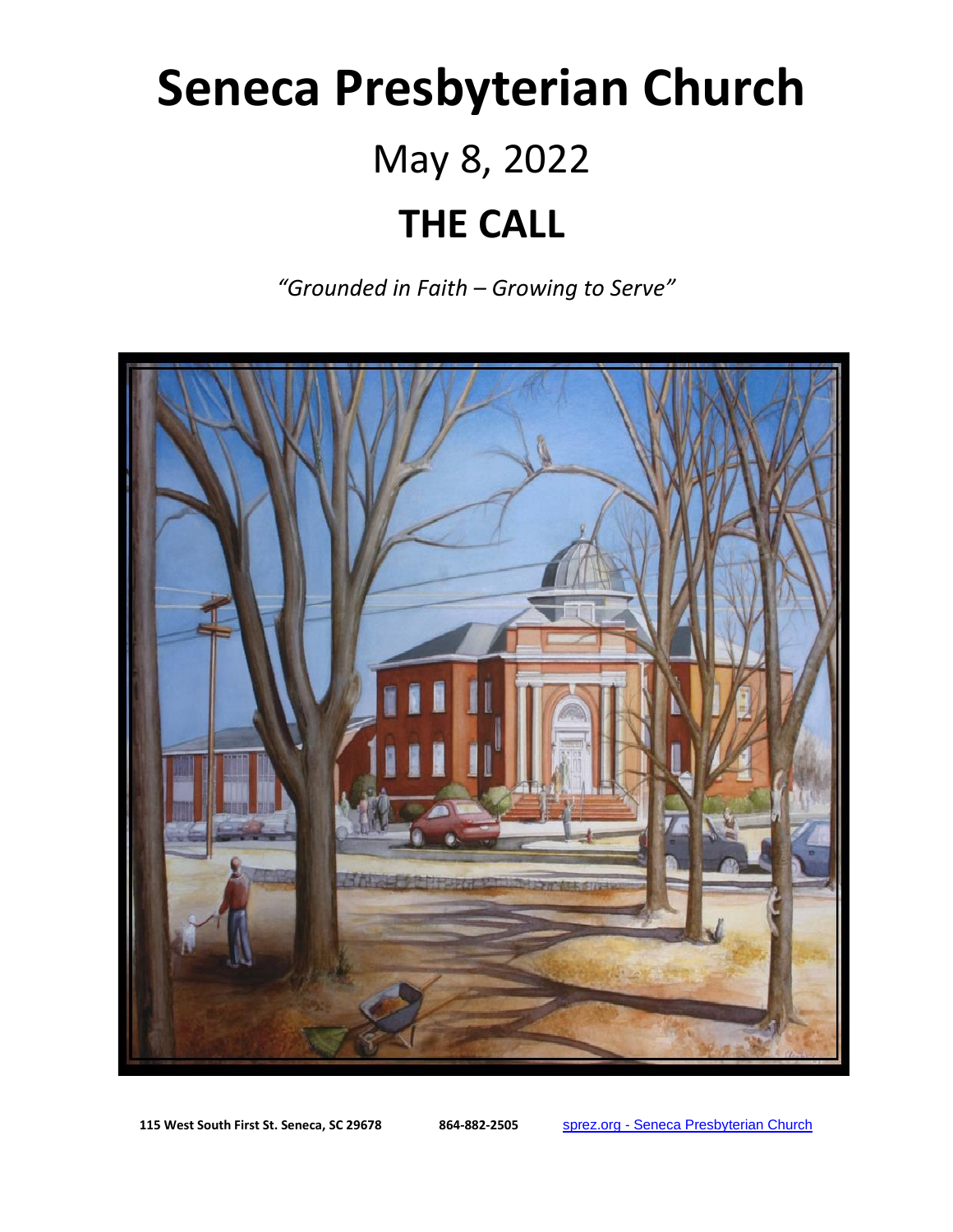#### **WEEKLY CELEBRATION OF THE RESURRECTION**

4<sup>th</sup> Sunday of Easter

10:00 a.m. Worship May 8, 2022 Liturgist : Natalie Arnold **GATHERING**

**WELCOME AND ANOUNCEMENTS** 

**PRELUDE**

## **SILENT PRAYER OF PREPARATION**

 Eternal God, we praise you for raising Jesus from the dead so that he could restore disheartened friends at breakfast on the beach. We praise you as our risen Lord, Jesus awakens us to lives of hope and joy--no matter how many times we falter or despair. We praise you that through Christ we have been liberated from the forces of evil that threaten to undo us. Thank you for the unity we find in your Holy Spirit as we gather--that assures us of Your presence and peace. Amen

## **POURING OF THE WATER**

\*Choral Response: **Morning Has Broken Music Community Choral Response:** Morning Has Broken **Hymn #664, vs 1** 

**\*CALL TO WORSHIP (**Congregation reads **bold** print**)**  O magnify the Lord with me, **And let us exalt the name of the Lord together.** Give thanks to the Lord, for the Lord is good. **God's Steadfast love endures forever.**  Let us worship God!

## **\*GATHERING PRAYER**

**\***HYMN # 697 Take My Life

## **PRAYERS OF CONFESSION**

Call to Confession Prayer of Confession

> **O God, in whose Word we find truth and joy, we confess that all too often we miss your intentions for our lives. You provide healing and hope to us in Jesus Christ, our Risen Lord, while we cling to suffering and despair. You give us Jesus as the light of the world, while we prefer the darkness of sin. You offer us the unity of the Holy Spirit, while we choose to "go it alone".**

> **O Lord, forgive us. Cleanse our hearts from evil desires that build us up at the cost of others. Purge us through the refining fire of your Truth so that falsehoods no longer find a dwelling place in us. Uplift us in love that we may do your will in the world. And fill us with the joy of your salvation. Hear us now as we continue in silent confession…** (Personal *silent prayers of confession)*

Choral Response *Lamb of God* Hymn #604

Lamb of God, you take away the sin of the world; have mercy on us. Lamb of God, you take away the sin of the world; have mercy on us. Lamb of God, you take away the sin of the world; grant us peace; grant us peace.

## Assurance of Forgiveness

**We are an Easter people, forgiven and freed, ready to sing God's glory and testify to God's grace. Amen.**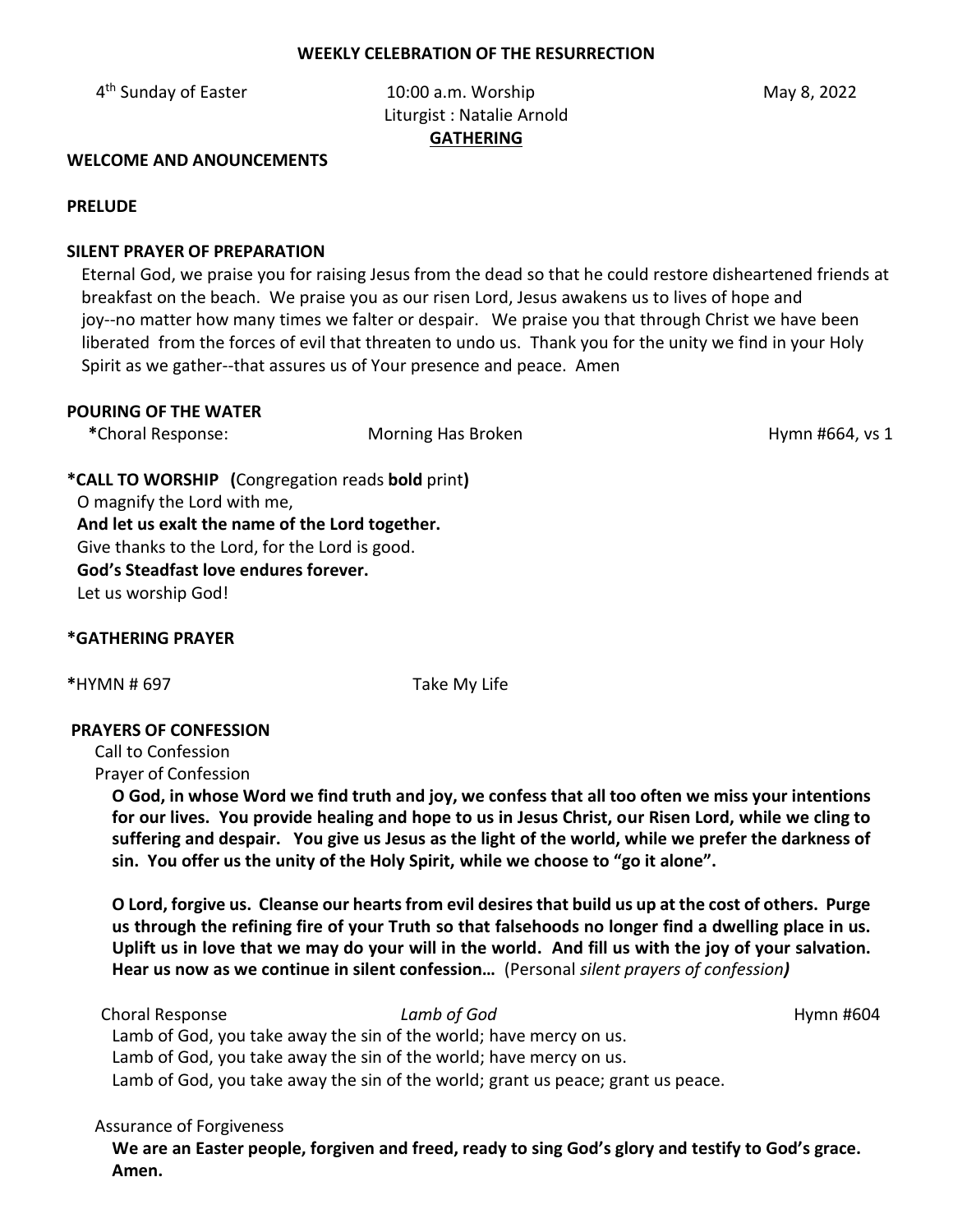## **THE WORD**

#### **PRAYER FOR ILLUMINATION**

**ANTHEM** The Blessing

**Psalm 51:1-12** 

#### **A TIME FOR OUR YOUNG DISCIPLES**

**SECOND LESSON CONDUCTED:** Romans 8:26-30

**SERMON** Dr. Hartman **CONSISTERMON CONSISTENT CONSISTENT CONSISTENT CONSISTENT CONSISTENT CONSISTENT CONSISTENT CONSISTENT CONSISTENT CONSISTENT CONSISTENT CONSISTENT CONSISTENT CONSISTENT CON** 

#### **\*AFFIRMATION OF FAITH** The Apostles' Creed

**I believe in God, the Father Almighty, maker of heaven and earth. And in Jesus Christ, His only Son, our Lord, who was conceived by the Holy Ghost, born of the Virgin Mary, suffered under Pontius Pilate, was crucified, died, and was buried; He descended into hell. The third day He rose again from the dead; He ascended into heaven, and sitteth on the right hand of God the Father Almighty, from thence He shall come to judge the quick and the dead. I believe in the Holy Ghost, the holy catholic church, the communion of saints, the forgiveness of sins, the resurrection of the body, and the life everlasting. Amen.**

## **OFFERING OF OUR GIFTS AND OURSELVES**

Musical Offering The River **\***Doxology #606 *Praise God, from whom all blessings flow* Praise God, from whom all blessings flow; praise him, all creatures here below; praise him above yeheavenly host; Praise Father, Son, and Holy Ghost. Amen \*Prayer of Dedication

## **CONCERNS OF THE CHURCH**

#### **PASTORAL PRAYER AND THE LORD'S PRAYER**

**SENDING**

**\*CLOSING SONG** Testify

**CHARGE AND BENEDICTION** 

#### **RETURNING INTO THE WORLD TO SERVE**

#### **POSTLUDE**

\*Let those who are able stand